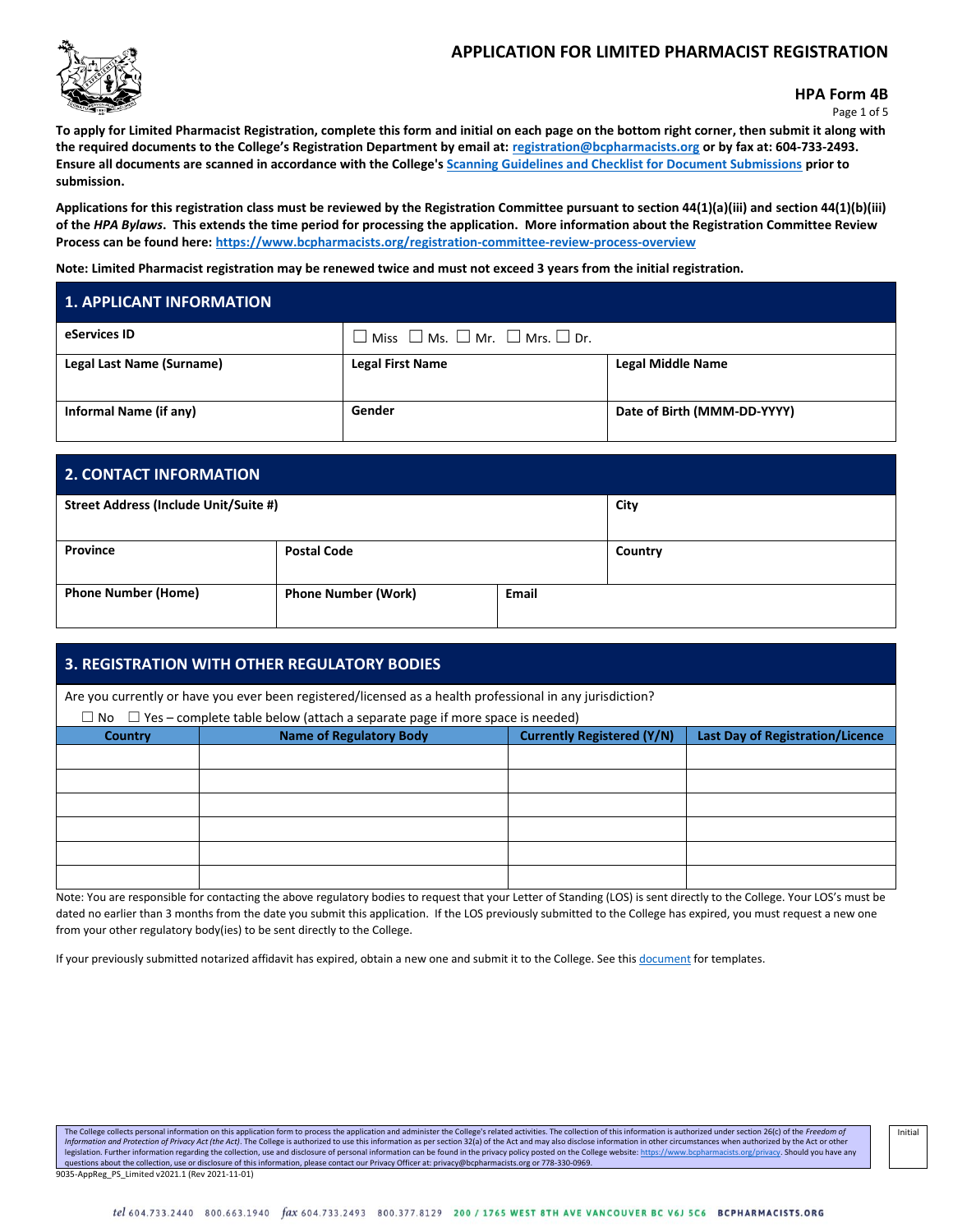

Page 2 of 5

Initial

| <b>4. STATUTORY DECLARATION (FORM 5)</b> |                                                                                                     |                                                                                                                                                                                                                                                                                                                                                                                                                                                                                                                                                                                                                                      |  |  |
|------------------------------------------|-----------------------------------------------------------------------------------------------------|--------------------------------------------------------------------------------------------------------------------------------------------------------------------------------------------------------------------------------------------------------------------------------------------------------------------------------------------------------------------------------------------------------------------------------------------------------------------------------------------------------------------------------------------------------------------------------------------------------------------------------------|--|--|
|                                          | I declare that the following and the facts set out herein to be true (check the appropriate boxes): |                                                                                                                                                                                                                                                                                                                                                                                                                                                                                                                                                                                                                                      |  |  |
| Г                                        | 1.                                                                                                  | I have not been convicted in Canada or elsewhere of any offence that, if committed by a person registered under the Health<br>Professions Act and the Pharmacy Operations and Drug Scheduling Act, would constitute unprofessional conduct or conduct<br>unbecoming of a person registered under these bylaws.                                                                                                                                                                                                                                                                                                                       |  |  |
| $\Box$                                   | 2.                                                                                                  | My entitlement to practise pharmacy or any other health profession has not been limited, restricted or subject to any terms, limits or<br>conditions or disciplinary action in any jurisdiction at any time.                                                                                                                                                                                                                                                                                                                                                                                                                         |  |  |
| $\Box$                                   | 3.                                                                                                  | At the present time, no investigation, review or proceeding is taking place in any jurisdiction which could result in the suspension or<br>cancellation of my authorization to practise pharmacy or any other health profession.                                                                                                                                                                                                                                                                                                                                                                                                     |  |  |
| Е                                        | 4.                                                                                                  | My past conduct does not demonstrate any pattern of incompetence or untrustworthiness, which would make my registration<br>contrary to the public interest.                                                                                                                                                                                                                                                                                                                                                                                                                                                                          |  |  |
| $\Box$                                   | 5.                                                                                                  | I am a person of good character.                                                                                                                                                                                                                                                                                                                                                                                                                                                                                                                                                                                                     |  |  |
| □                                        | 6.                                                                                                  | I am aware of and will practice at all times in compliance with the Health Professions Act and the Pharmacy Operations and Drug<br>Scheduling Act of British Columbia, the Pharmacists Regulation and the Bylaws of the College of Pharmacists of British Columbia made<br>pursuant to these Acts.                                                                                                                                                                                                                                                                                                                                   |  |  |
| П                                        | 7.                                                                                                  | I shall provide the Registrar with the details of any of the following that relate to me or that occur or arise prior, during, or after my<br>registration with the College of Pharmacists of BC:                                                                                                                                                                                                                                                                                                                                                                                                                                    |  |  |
|                                          |                                                                                                     | a charge relating to an offense under any Act, in any jurisdiction, regulating the practice of pharmacy or any other health profession relating to<br>$\bullet$<br>the sale of drugs, or relating to any criminal offense;<br>a finding of quilt in relation to an offense under any Act, in any jurisdiction, requlating the practice of pharmacy or any other health profession<br>$\bullet$<br>relating to the sale of drugs or in relation to any criminal offense;<br>a finding of professional misconduct, incompetence or incapacity in any jurisdiction in relation to pharmacy or any other health profession;<br>$\bullet$ |  |  |
|                                          |                                                                                                     | a proceeding for professional misconduct, incompetence or incapacity in any jurisdiction in relation to pharmacy or any other health profession.<br>$\bullet$                                                                                                                                                                                                                                                                                                                                                                                                                                                                        |  |  |

On a separate sheet of paper, provide details if any of the above is not true (i.e. if any of the above boxes is not checked off). Details to include: a. Criminal offence/Disciplinary action/Investigation

b. Date when offence was committed/Applicable health profession/Applicable jurisdiction

c. Disposition of charge including details of penalty-imposed

d. Extenuating circumstances you wish taken into account for your application.

## **5. CRIMINAL RECORD CHECK CONSENT**

Under the Health Professions Act (HPA), all registrants of the College of Pharmacists of B.C. and all pharmacists and pharmacy technicians applying for registration are required to consent to an initial and an ongoing criminal record check (CRC) at least once every 5 years.

Every applicant and registrant must provide consent for the CRC. An applicant or registrant who refuses to provide consent will not be able to register, renew or reinstate their registration. Without registration, an individual cannot practise as a pharmacist or pharmacy technician in B.C. More information can be found on the College website at[: https://www.bcpharmacists.org/criminal-record-check.](https://www.bcpharmacists.org/criminal-record-check)

This information listed below as well as that listed in section 1 of this application will be used to conduct a check for records of criminal charges and convictions for any relevant or specified offence(s) under the *Criminal Records Review Act (CRRA)*, and is collected under the authority of the CRRA and in the case of child care facilities, the *Community Care and Assisted Living Act*, and the regulations which govern both these acts. The information provided will be used to fulfill the requirements of the CRRA for the release of criminal records information and is in compliance with the *Freedom of Information and Protection of Privacy Act (FOIPPA)*.

| <b>Birthplace Country</b> | <b>Birthplace City</b> | BC Driver's Licence (DL#) or BC Identity Card (BC ID#) |
|---------------------------|------------------------|--------------------------------------------------------|
|                           |                        |                                                        |

The College collects personal information on this application form to process the application and administer the College's related activities. The collection of this information is authorized under section 26(c) of the Fre Information and Protection of Privacy Act (the Act). The College is authorized to use this information as per section 32(a) of the Act and may also disclose information in other circumstances when authorized by the Act or legislation. Further information regarding the collection, use and disclosure of personal information can be found in the privacy policy posted on the College websit[e: https://www.bcpharmacists.org/privacy.](https://www.bcpharmacists.org/privacy) Should you have questions about the collection, use or disclosure of this information, please contact our Privacy Officer at: privacy@bcpharmacists.org or 778-330-0969. 9035-AppReg\_PS\_Limited v2021.1 (Rev 2021-11-01)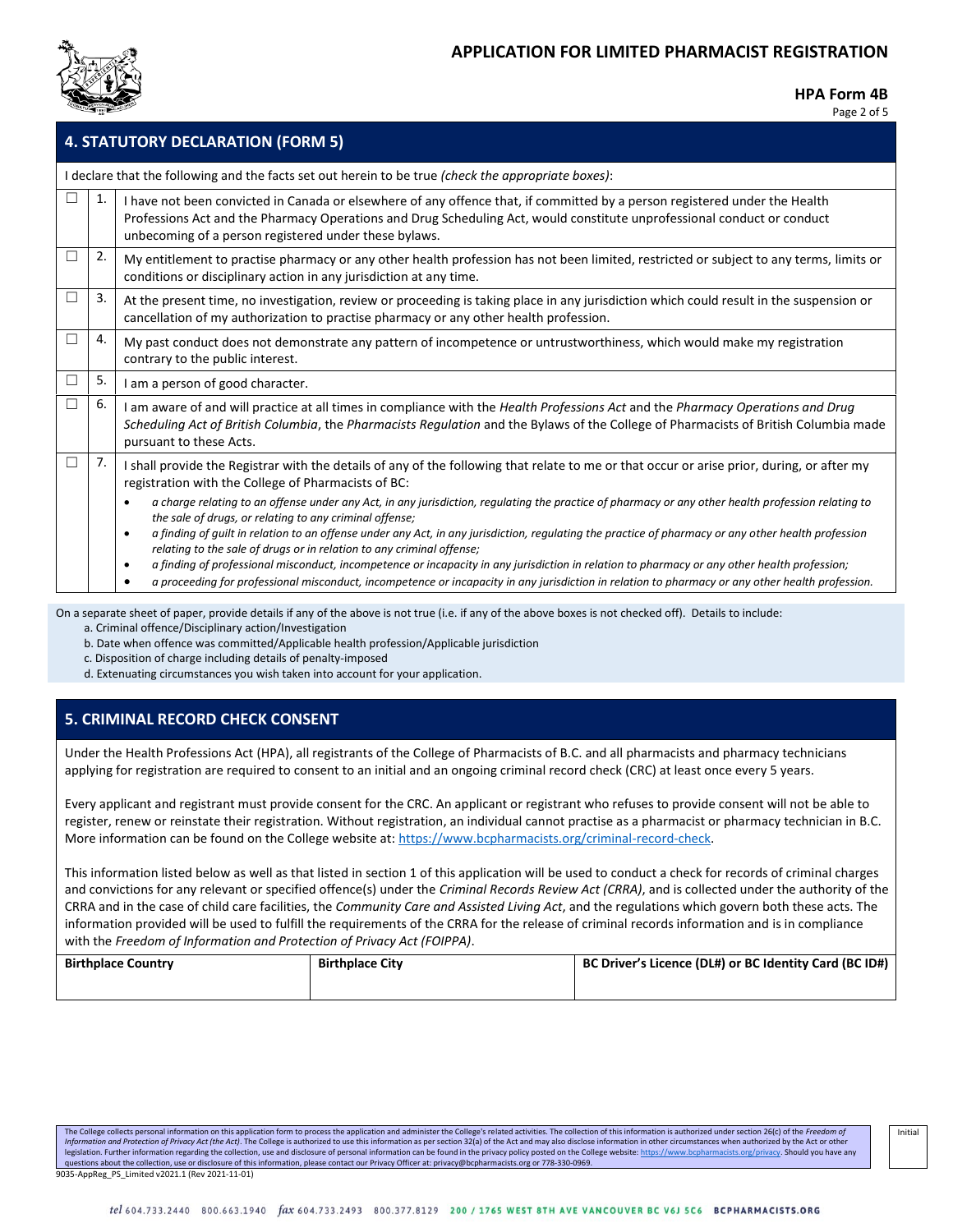

#### **HPA Form 4B**

Page 3 of 5

| OTHER NAMES USED OR HAVE USED (E.G. MAIDEN NAME, BIRTH NAME, PREVIOUS MARRIED NAME, INFORMAL NAME)<br>You should include all* previous names, alias names or other names that has been used by you in the past. Attach a separate paper if more space is needed.                                                                                                                                                                                  |                                                                                                                                                                                                                                             |                    |                   |  |
|---------------------------------------------------------------------------------------------------------------------------------------------------------------------------------------------------------------------------------------------------------------------------------------------------------------------------------------------------------------------------------------------------------------------------------------------------|---------------------------------------------------------------------------------------------------------------------------------------------------------------------------------------------------------------------------------------------|--------------------|-------------------|--|
|                                                                                                                                                                                                                                                                                                                                                                                                                                                   | <b>First Name</b>                                                                                                                                                                                                                           | <b>Middle Name</b> | Surname/Last Name |  |
|                                                                                                                                                                                                                                                                                                                                                                                                                                                   |                                                                                                                                                                                                                                             |                    |                   |  |
|                                                                                                                                                                                                                                                                                                                                                                                                                                                   |                                                                                                                                                                                                                                             |                    |                   |  |
|                                                                                                                                                                                                                                                                                                                                                                                                                                                   |                                                                                                                                                                                                                                             |                    |                   |  |
|                                                                                                                                                                                                                                                                                                                                                                                                                                                   |                                                                                                                                                                                                                                             |                    |                   |  |
|                                                                                                                                                                                                                                                                                                                                                                                                                                                   |                                                                                                                                                                                                                                             |                    |                   |  |
| <b>Consent for Release of Information and Acknowledgement</b>                                                                                                                                                                                                                                                                                                                                                                                     |                                                                                                                                                                                                                                             |                    |                   |  |
| Review the Consent for Release of Information and Acknowledgement and provide your consent by checking the boxes below. Click the link or<br>copy and paste the link into your browser to view the document: http://library.bcpharmacists.org/3 Registration Licensure/5144-<br>CRC Consent Release Information Acknowledgement.pdf. Contact the Registration Department at: Registration@bcpharmacists.org if you<br>cannot access the document. |                                                                                                                                                                                                                                             |                    |                   |  |
| Please check the boxes below:                                                                                                                                                                                                                                                                                                                                                                                                                     |                                                                                                                                                                                                                                             |                    |                   |  |
| □                                                                                                                                                                                                                                                                                                                                                                                                                                                 | I have read and understood the Consent for Release of Information and Acknowledgement above. I hereby consent to these terms as<br>indicated by checking this box.                                                                          |                    |                   |  |
| $\Box$                                                                                                                                                                                                                                                                                                                                                                                                                                            | I hereby authorize the College of Pharmacists of British Columbia to conduct criminal record checks on an ongoing basis at least once<br>every five years. I understand that I may withdraw this consent for future criminal record checks. |                    |                   |  |

## **6. CONFIDENTIALITY UNDERTAKING**

Under the HPA bylaws, a registrant is obligated to protect personal information under their custody. Complete the confidentiality undertaking below. I agree to access PharmaNet clinical and patient database through the in-pharmacy computer system, on the following terms and conditions:

| $\Box$ | will not access or use any clinical or patient information in the PharmaNet database or the in-pharmacy computer system for any<br>purpose other than those authorized by the Health Professions Act, the Pharmacy Operations and Drug Scheduling Act and the Bylaws of<br>the College of Pharmacists of BC made pursuant to these Acts.                                                                                                                                    |
|--------|-----------------------------------------------------------------------------------------------------------------------------------------------------------------------------------------------------------------------------------------------------------------------------------------------------------------------------------------------------------------------------------------------------------------------------------------------------------------------------|
| □      | agree at all times to treat as confidential all information referred to in paragraph (1) and will not participate in or permit, the<br>unauthorized release, publication or disclosure of the said information to any person, corporation or other entity under any<br>circumstances except as authorized by the Health Professions Act, the Pharmacy Operations and Drug Scheduling Act and the Bylaws of<br>the College of Pharmacists of BC made pursuant to these Acts. |
| П      | agree at all times, to treat as confidential all information relating to the security and management of the PharmaNet database and the<br>in-pharmacy computer system.                                                                                                                                                                                                                                                                                                      |
| ┐      | I agree to be bound by the provisions of this agreement and will continue to do so following termination of employment in the pharmacy<br>for any reason.                                                                                                                                                                                                                                                                                                                   |
|        | agree to adhere to all policies and procedures issued by the pharmacy manager and/or the pharmacy owner, consistent with<br>legislation, policies, procedures and standards issued by the College of Pharmacist of British Columbia or the Province of British<br>Columbia, related to the confidentiality, privacy and security of the patient or clinical information contained in the PharmaNet database<br>and the in-pharmacy computer database.                       |

# **7. PROFESSIONAL LIABILITY INSURANCE**

In order to be granted full registration, you must meet the professional liability insurance requirements under section 81 of the HPA Bylaws.

- Provides a minimum of \$2 million coverage.
- Provides occurrence based coverage or claims made with extended reporting period of at least 3 years.
- If not in the registrant's name, the group policy covers the registrant as an individual.
- $\Box$  I declare that I have professional liability insurance that meets all the criteria above.

The College collects personal information on this application form to process the application and administer the College's related activities. The collection of this information is authorized under section 26(c) of the *Fr* legislation. Further information regarding the collection, use and disclosure of personal information can be found in the privacy policy posted on the College websit[e: https://www.bcpharmacists.org/privacy.](https://www.bcpharmacists.org/privacy) Should you have questions about the collection, use or disclosure of this information, please contact our Privacy Officer at: privacy@bcpharmacists.org or 778-330-0969. 9035-AppReg\_PS\_Limited v2021.1 (Rev 2021-11-01)

Initial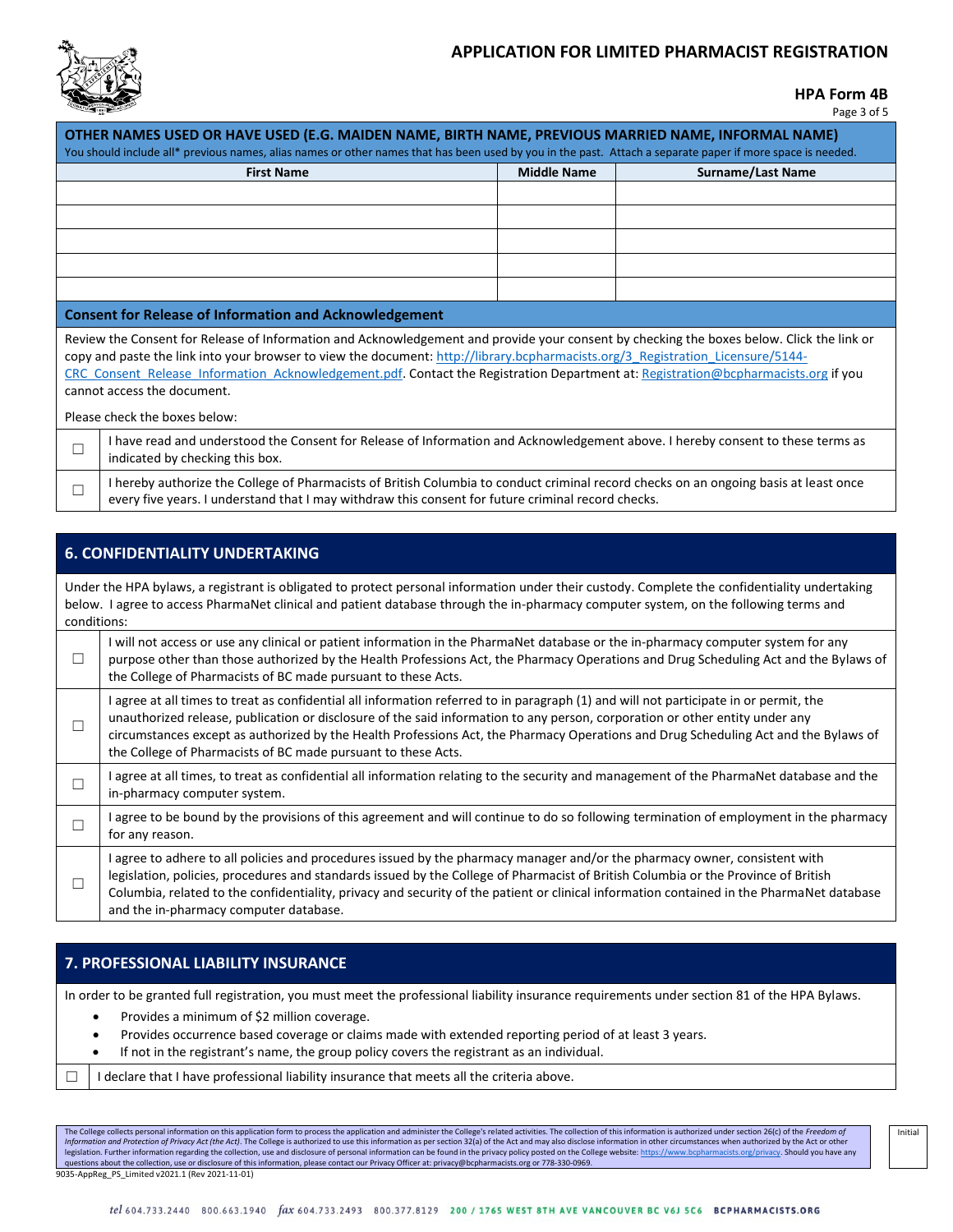

# **APPLICATION FOR LIMITED PHARMACIST REGISTRATION**

#### **HPA Form 4B**

Page 4 of 5

|                                                  | <b>8. OTHER INFORMATION</b>                                                                                                                                                                                                                                                                                     |  |  |
|--------------------------------------------------|-----------------------------------------------------------------------------------------------------------------------------------------------------------------------------------------------------------------------------------------------------------------------------------------------------------------|--|--|
| I attest that:                                   |                                                                                                                                                                                                                                                                                                                 |  |  |
|                                                  | I understand that I must comply with all applicable duties imposed under the Pharmacy Operations and Drug Scheduling Act (PODSA),<br>the Health Professions Act, the regulations and the bylaws of the College of Pharmacists of British Columbia made pursuant to these<br>Acts and any subsequent amendments. |  |  |
|                                                  | I declare the facts set out here in this application to be true.                                                                                                                                                                                                                                                |  |  |
| Date (MMM-DD-YYYY)<br><b>Applicant Signature</b> |                                                                                                                                                                                                                                                                                                                 |  |  |
|                                                  |                                                                                                                                                                                                                                                                                                                 |  |  |

The College collects personal information on this application form to process the application and administer the College's related activities. The collection of this information is authorized under section 26(c) of the *Fr* 9035-AppReg\_PS\_Limited v2021.1 (Rev 2021-11-01)